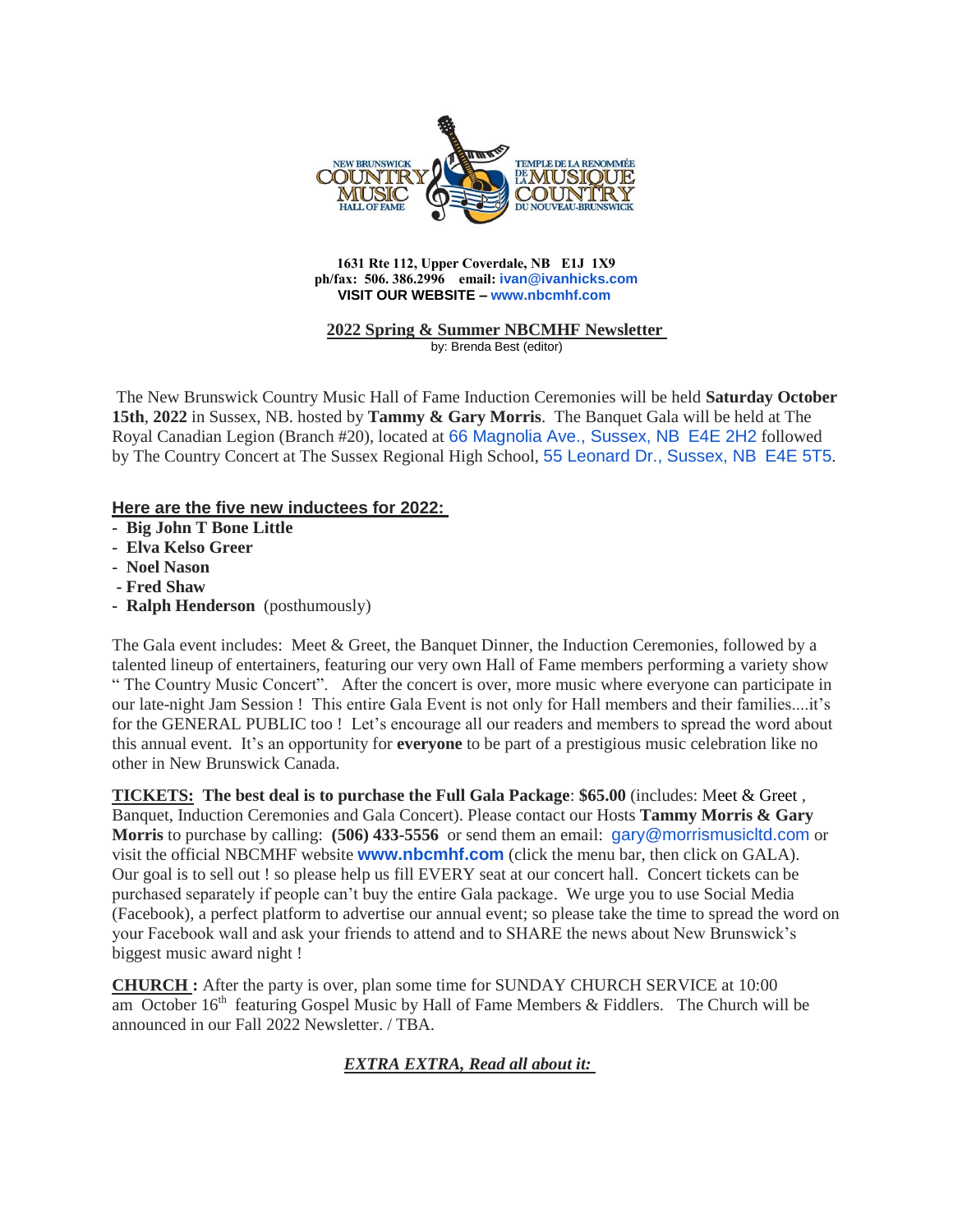**- BOARD OF DIRECTORS and ISC:** The Board of Directors has voted to bring on Linda Gaston in a supporting role of Executive Director on a part time basis to help steer and manage Hall growth and business. Linda is the wife of Hall member Bev Gaston and brings a wealth of knowledge and experience to the position. Welcome Linda and thank you !

**- HF MEDALLIONS:** Thanks to Hall member Gary Morris for this brilliant suggestion that a nice addition to our Gala Awards ceremonies would be a Medallion. This Medallion would serve as a symbol of achievement and as an identifier for future years to come. Gary envisioned all members of the "Hall" wearing our medal to each Gala, showing everyone who we are, and that we are a family in "spirit". Our first HF Medallions were presented to our 2021 Inductees. Other presentations were made to **Susan Butler, Mavis O-Donnell, Ivan & Vivian Hicks**, and at a later date to **Bill & Prudie Harmer** and **Gerry Taylor**.

**- 2023 GALA:** Wow! A special year it will be as we celebrate our 40th Anniversary of The NBCMHF Gala & Induction ceremony at The Fredericton Inn. Please SAVE THE DATE: October 14, 2023.

**- BIRTHDAY PARTY: May 14/22 at 6:00 p.m. "Frank Hartt"** will be celebrating his 70th birthday. Bobbi Hartt (his daughter) is planning the surprise for her Dad by inviting some of his musician friends to play for him. YOU ARE INVITED ! The party is at **6:00 p.m**. at The Gladstone Curling Club, [224 Sunbury Dr., Fredericton Junction, NB E5L 1S2](https://www.google.com/maps/search/224+Sunbury+Dr.,+Fredericton+Junction,+NB+E5L+1S2?entry=gmail&source=g). **RSVP** if you plan to attend - **Bobbi Hartt - (506) 476-1186.**

- **THE PLAYHOUSE (Fredericton**): **May 22nd @ 7:30 pm**, our Hall of Fame Selection Committee Chairwoman **Claudette Norman** will be performing at The Playhouse as part of The NB Country Showcase. Her sidekick will be Zaida Rose Norman (Claudette's 14 year-old granddaughter). Tickets available at The Playhouse box office or contact Claudette Norman directly.

- **SUNRISE ROTARIANS** 3rd Craft Beer Festival, with Bill Thorpe on the Walking Bridge, July 2nd, 2022, starts at 6:00 pm until 9:00 pm. Musicians needed for this event. It is a Charity for Food Banks and Animal Shelters as well as benefiting local projects. **Contact: Mary Brawley - (506) 206-9471**

**- MIRAMICHI FOLKSONG FESTIVAL:** New Brunswick is proud to celebrate the 2022 **Miramichi Folksong Festival.** The festival will be from August 4th to August 7th in Miramichi, NB. This year marks its 65th Anniversary with guests Jim Morrison, Jimmy Lawlor, Ivan & Vivian Hicks, and our Nova Scotia friends Dan McKinnon, John Gracie, Rob Currie and the Cornor Boys, as well as Miramichi Fiddlers and a host of others.. The Festival is the longest standing folksong fest in Canada. We are so grateful for our Hall Member **Susan Butler** having hosted this event for 39 consecutive years as Volunteer Director and this year, she is stepping back as Director and will continue as an advisor and past president. Susan is such a reliable person; She has dedicated many years hosting The NBCMHF Gala Events.

Visit: **[https://www.miramichifolksongfestival.com](https://www.miramichifolksongfestival.com/)**

**-RADIO SHOW:** Have you tuned in to listen to "Jukebox Country" hosted by our Hall of Famer "**Bob Henry**"? You can hear Bob on Oldies 96 CINB-FM, a community radio station in Rothesay, N.B. also available on Bell Five channel 789. (Air Time:  $7 - 10$  p.m. on Sunday evenings heard all over the greater Saint John area on 96.1 FM; on TV with Bell Valiant FIBE on channel 789; or on the internet at [www.oldies96.com](http://www.oldies96.com/) .

- **NASHVILLE:** Hall Member **Brenda Best** is back again this year entertaining at The Nashville Nightlife Theater ([2416 Music Valley Dr., Nashville Tennessee](https://www.google.com/maps/search/2416+Music+Valley+Dr.,+Nashville+Tennessee?entry=gmail&source=g)). Be sure to visit the official website [www.nashvillenightlife.com](https://nam12.safelinks.protection.outlook.com/?url=http%3A%2F%2Fwww.nashvillenightlife.com%2F&data=04%7C01%7C%7C71acd8f30fe548c8457708da180ad19a%7C84df9e7fe9f640afb435aaaaaaaaaaaa%7C1%7C0%7C637848732006781530%7CUnknown%7CTWFpbGZsb3d8eyJWIjoiMC4wLjAwMDAiLCJQIjoiV2luMzIiLCJBTiI6Ik1haWwiLCJXVCI6Mn0%3D%7C3000&sdata=ZuuGkTeaNm4poaVmTwpEZXRfQc2aQ9fWwp8H5DpOEEw%3D&reserved=0) calendar dates throughout the year; especially if you're planning to be in Nashville. You may also visit her official website: **[www.brendabest.net](http://www.brendabest.net/).**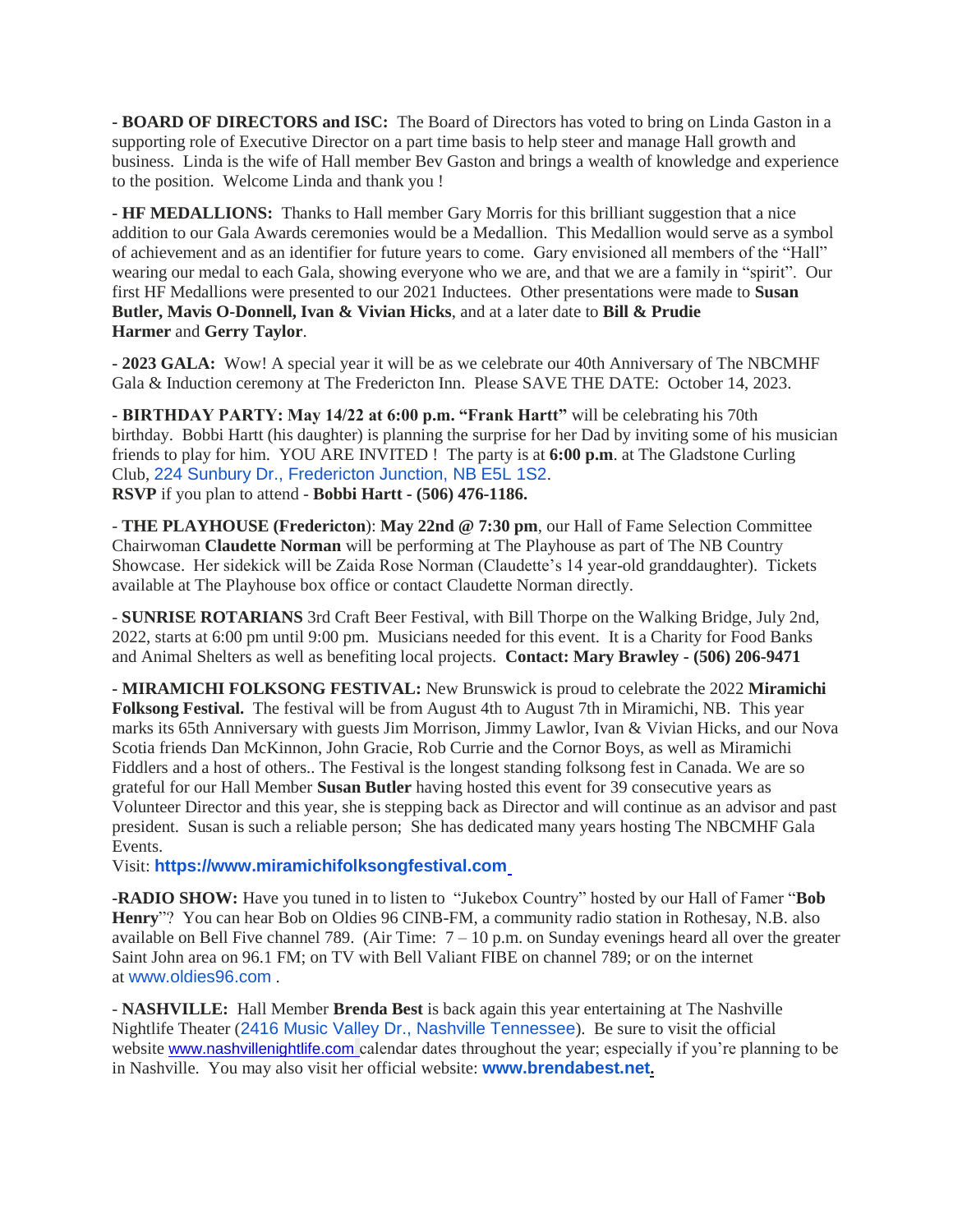**-FIDDLE TUNE FRIDAY:** Watch the on **Facebook** every Friday. Performances by Fiddle & Piano duo, **Vivian Hicks** and our NBCMHF President, **Ivan Hicks**. Tune in for a new video of fiddle music: **<https://www.facebook.com/IvanVivianDownHomeFiddle>** You can also subscribe to their YouTUBE channel at: **<https://youtube.com/c/IvanVivianHicksDownHomeFiddleProductions>**

- *Stay tuned to our website for more information at [www.nbcmhf.com](http://www.nbcmhf.com/)*

- We want to say THANKS to all our wonderful sponsors !

# **Visit the Hall of Fame Exhibit featuring a wall full of our Hall members awards & photos located at The Fredericton Inn, 1315 Regent Street, Fredericton, NB**

**Have a wonderful Spring & Summer 2022 The following is our Newsletter translated in French. Ce qui suit fest notre Newsletter en Français --------------------------------------------------------------------------------------------------------------------------------------------**



**Bulletin d'information du printemps et de l'été 2022 du FSMNB** par: Brenda Best (rédactrice)

Commençons par annoncer que les cérémonies d'intronisation de La Temple de la renommée de la Musique Country auront lieu le samedi 15 octobre 2022 à Sussex, au Nouveau-Brunswick. animé par **Tammy Morris & Gary Morris**. Le gala du banquet aura lieu à la Légion royale canadienne (poste #20), située au 66 avenue Magnolia, Sussex, NB E4E 2H2, suivi du concert country à l'école secondaire régionale de Sussex, adresse: [55 promenade Leonard, Sussex, NB E4E 5T5](https://www.google.com/maps/search/55+promenade+Leonard,+Sussex,+NB+E4E+5T5?entry=gmail&source=g).

Voici les cinq nouveaux intronisés pour 2022 :

- **Big John T Bone Little**
- **- Elva Kelso Greer**
- **- Noël Nason**
- **-Fred Shaw**
- **- Ralph Henderson** (à titre posthume)

L'événement de gala comprend : Meet & Greet, le dîner de banquet, les cérémonies d'intronisation, suivis d'une programmation incroyable de nos membres du Temple de la renommée interprétant le concert de musique country. AUSSI, notre Jam Session de fin de soirée ! Tout cet événement de gala n'est pas seulement pour les membres du Hall et leurs familles... c'est pour le GRAND PUBLIC, et OUI, encourageons tous nos lecteurs et membres à passer le mot à propos de cet événement annuel. C'est une occasion pour tous de faire partie d'une célébration musicale prestigieuse comme aucune autre au Nouveau-Brunswick Canada.

**GALA COMPLET:** \$65.00 Achetez le forfait gala complet (comprend : rencontre et accueil , banquet, cérémonies d'intronisation et concert de gala). **BILLETS** : Contactez les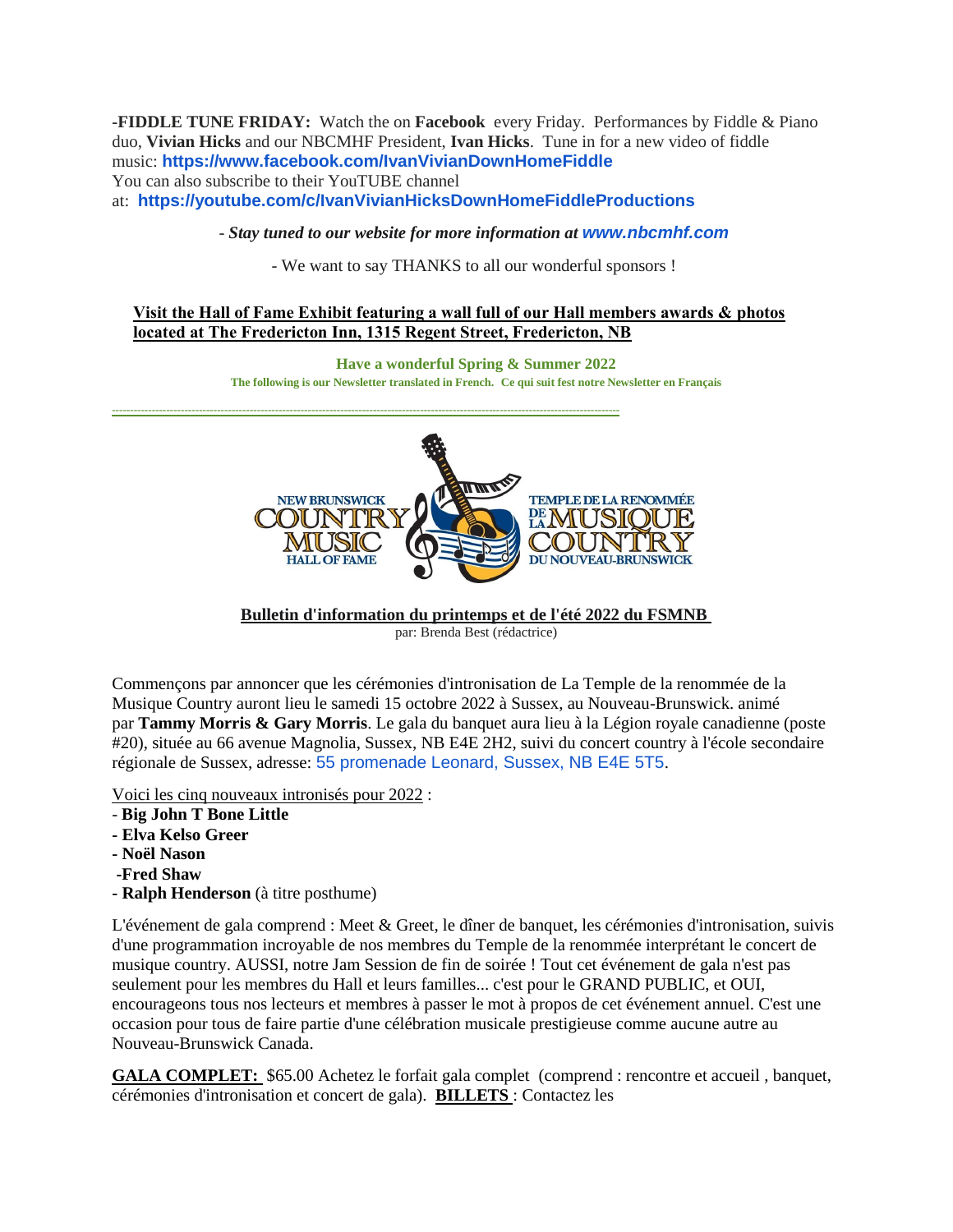hôtes **Tammy Morris** et **Gary Morris** pour acheter en appelant tel: (**506) 433-5556** ou par email : [gary@morrismusicltd.com](mailto:gary@morrismusicltd.com) ou visitez le site Web officiel du

NBCMHF [www.nbcmhf.com](http://www.nbcmhf.com/) (cliquez sur la barre de menu, puis cliquez sur GALA). Notre objectif est de vendre ! alors s'il vous plaît, aidez-nous à remplir CHAQUE siège dans notre salle de concert. Les billets de concert peuvent être achetés séparément si les gens ne peuvent pas acheter l'ensemble du forfait Gala. Nous vous invitons à utiliser les médias sociaux (Facebook), une plate-forme idéale pour annoncer notre événement annuel ; alors s'il vous plaît, prenez le temps de passer le mot sur votre mur Facebook et demandez à vos amis d'y assister et de PARTAGER les nouvelles de la plus grande soirée de remise de prix de musique du Nouveau-Brunswick !

**SERVICE D'ÉGLISE** : Une fois la fête terminée, il est temps pour le SERVICE D'ÉGLISE DU DIMANCHE à 10h00 le 16 octobre avec de la musique gospel par des membres et des violoneux du Temple de la renommée. L'Église sera annoncé dans notre lettre au Sept. 2022. /TBA.

### EXTRA EXTRA, Lisez tout à ce sujet....

- **CONSEIL D'ADMINISTRATION et ISC** : Le conseil de l'administration a voté pour embaucher **Linda Gaston** dans un rôle de soutien de directrice générale à temps partiel pour aider à diriger et à gérer la croissance et les affaires de Hall. Linda est l'épouse de Bev Gaston, membre du Hall, et apporte une richesse de connaissances et d'expérience à ce poste. Bienvenue Linda et merci !

- **MÉDAILLONS HF** : Merci au membre du Hall **Gary Morris** pour cette brillante suggestion qu'un bel ajout à nos cérémonies de gala serait un médaillon. Ce médaillon servirait de symbole de réussite et d'identifiant pour les années à venir. Gary a imaginé que tous les membres du « Hall » portaient notre médaille à chaque gala, montrant à tous qui nous sommes et que nous sommes une famille en « esprit ». Nos premiers médaillons ont été présentés à nos intronisés 2021. D'autres présentations ont été faites à **Susan Butler, Mavis O-Donnell, Ivan & Vivian Hicks**, et plus tard à **Bill & Prudie Harmer** et **Gerry Taylor**.

- **GALA 2023** : Waouh ! Ce sera une année spéciale alors que nous célébrerons notre 40e anniversaire du gala et de la cérémonie d'intronisation du NBCMHF au Fredericton Inn. Veuillez RESERVER LA DATE : **14 octobre 2023**.

- **FÊTE 70** : Le 14 mai, 2020 Nous prévoyons de célébrer avec "**Frank Hartt**" pour son 70e anniversaire le samedi 14 mai 2022 (à **18h00**) et sa fille **Bobbi Hartt** organise la fête d'anniversaire surprise pour son papa et vous êtes invités. La fête aura lieu au Gladstone Curling Club, 224 Sunbury Dr., Fredericton Junction, NB E5L 1S2. / **RSVP Bobbi Hartt au (506) 476-1186.**

- **THE PLAYHOUSE** (Fredericton): Le 22 mai à 19 h 30, notre présidente du comité de selection de la Temple renommée, **Claudette Norman**, se produira au Playhouse dans le cadre de The NB Country Showcase. Son acolyte sera **Zaida Rose Norman** (petite-fille de 14 ans de Claudette). Billets disponibles à la billetterie de The Playhouse ou contactez directement Claudette Norman.

- **SUNRISE ROTARIANS 3rd Craft Beer Festival**, avec **Bill Thorpe** sur le Walking Bridge, le 2 juillet 2022, commence à 18h00 jusqu'à 21h00. Musiciens recherchés pour cet événement. C'est un organisme de bienfaisance pour les banques alimentaires et les refuges pour animaux, ainsi que pour des projets locaux. Contactez: **Mary Brawley au (506) 206-9471**

- **FESTIVAL FOLKLORIQUE DU MIRAMICHI** : Le Nouveau-Brunswick est fier de célébrer le Festival de la chanson folklorique du Miramichi 2022. Le festival aura lieu du 4 au 7 août à